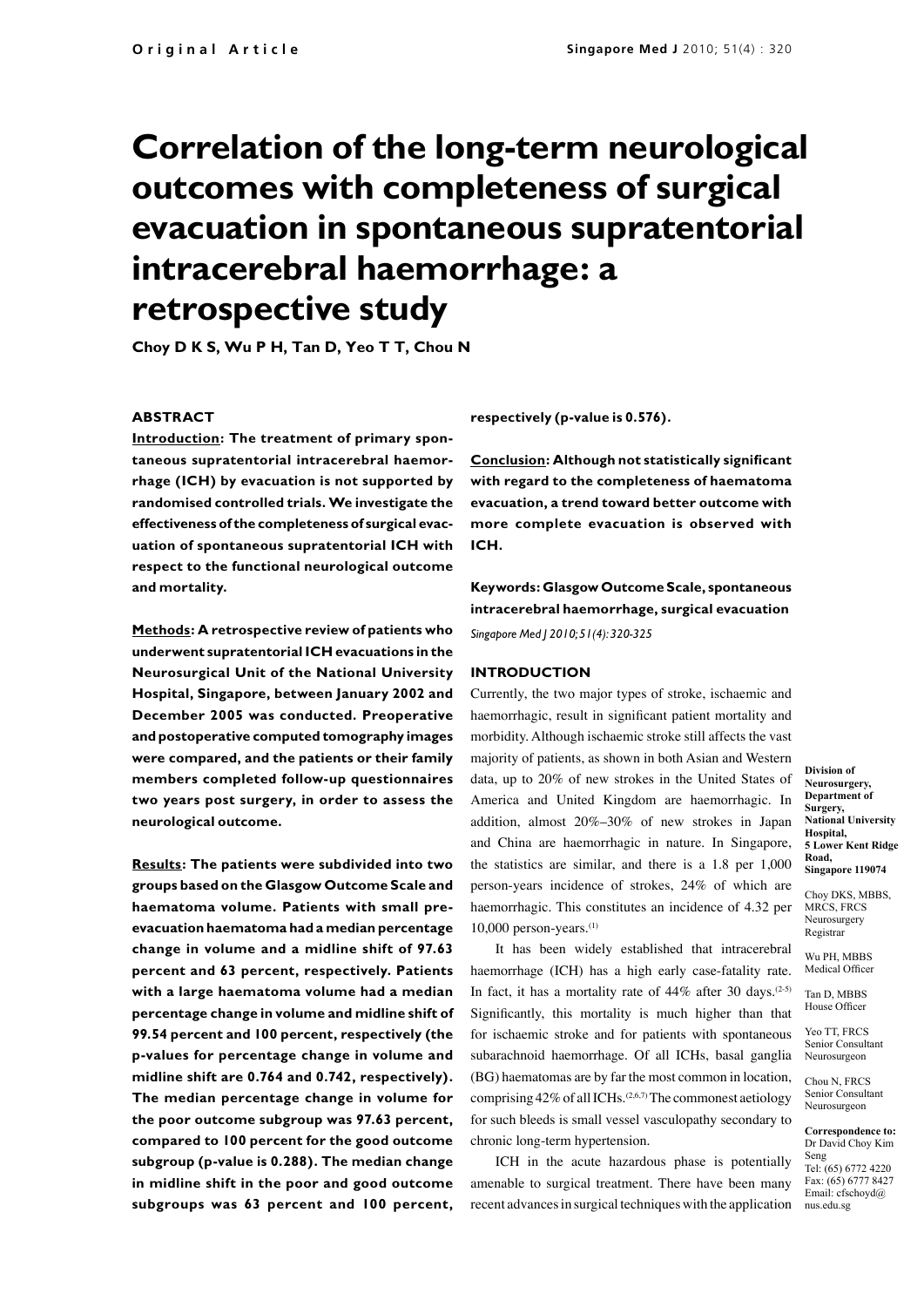of endoscopy, minimally invasive stereotactically guided evacuation techniques and the instillation of fibrinolytic agents. However, there is still a wide variation in practice among neurosurgeons throughout the world with regard to the best management of ICH. $(2,8-10)$  This controversy is largely attributed to the lack of reliable evidence regarding the safety and effectiveness of even surgical evacuation. In fact, there is currently no conclusive Level 1 evidence that supports the surgical management of ICH. The most recent trial was the landmark International Surgical Trial in Intracerebral Haemorrhage (STICH), which concluded that patients with spontaneous supratentorial ICH in neurosurgical units showed no overall benefit from early surgery when compared with initial conservative treatment.(11)

Due to the lack of benefits observed in the STICH trial, many neurosurgeons have concluded that emergency surgical evacuation should be reserved for patients with large lobar haemorrhage causing a mass effect and patients with a rapidly deteriorating clinical condition. It is believed that the mechanism of injury in large haemorrhages with a haematoma of increased size is associated with the mass effect and midline shift leading to higher mortality and morbidity.<sup>(12)</sup> Other postulated mechanisms of injury include those of decreased cerebral blood flow due to raised intracranial pressure, disruption of the blood-brain barrier, and toxicity and inflammation secondary to the breakdown products of the haematoma, such as iron and haemoglobin.<sup>(13)</sup> Currently, there is no literature that studies how residual haematoma post evacuation influences the outcome. Hence, our study is unique, as we set out to correlate the completeness of surgical evacuation of the haematoma in patients who have had operative intervention with long-term functional neurological outcome and mortality.

#### **METHODS**

A retrospective study was conducted of patients with spontaneous intracerebral BG haemorrhage who were surgically evacuated in a single tertiary institution. All these patients had undergone craniectomy with surgical evacuation of their haematoma in our neurosurgical unit. Inclusion criteria for the study included the following: (1) Patients who presented with computed tomography (CT) evidence of spontaneous BG haemorrhage without extension into the thalamus, midbrain or ventricles within 24 hours of symptom onset; (2) Patients whose emergency surgical evacuation was performed within 48 hours of CT imaging; (3) Patients whose post surgery CT imaging was done within five days; and (4) Patients or family members who were contactable by telephoneadministered survey to allow for assessment of the outcome after the operation. The survey was done at least two years from the time of surgery, as the consensus among neurosurgeons is that maximal functional recovery will have occurred within two years, and plateaus thereafter. All the patients admitted during the period January 2002 to December 2005 were retrospectively reviewed. Based on the inclusion criteria, 26 patients were included in the study, 24 of which were contactable by a single interviewer via telephone survey.<sup>(14)</sup>

Each patient who was included in the study underwent a large craniectomy and transcortical evacuation of the haematoma through the non-eloquent brain cortex. The completeness of surgical evacuation of the haematoma was based on the preoperative CT image of the head on presentation, compared with the first available CT image of the head performed postoperatively. The parameters that were measured pre- and postoperatively included the maximal midline shift, measured as the distance of shift from the midline (cm) and the volume of the haematoma (ml) calculated using Broderick's formula:(15) Volume (ml) =  $(A \times B \times C)/2$ , where A is the largest diameter (cm) of the haematoma, B is the diameter (cm) of the haematoma perpendicular to A, and C is the height (cm) of the haematoma calculated by multiplying the number of slices involved with the slice in thickness. The percentage change in the volume and midline shift after the operation was then calculated.<sup>(15)</sup> The average measurements of three separate readings by a single neurosurgeon blinded to the final outcome were made, and the same method was applied to both the pre- and postoperative images in order to reduce error. Preoperative haematoma volumes were classified into large (> 80 ml) and small haematomas (20–80 ml). Haematomas with volumes < 20 ml were not included in the study, as haematomas of this small a size are generally treated conservatively.(16-18)

Data on long-term outcome measures was collected via a telephone-administered survey based on the Modified Barthel Index and Glasgow Outcome Scale (GOS).<sup>(19)</sup> The Modified Barthel Index includes a standard battery of questions on activities of daily living (ADL), including continence (bladder and bowel), grooming, toilet use, feeding, transfer, mobility on flat surfaces, dressing, stair climbing and bathing. The GOS (Table I) consists of a spectrum, with GOS 1 showing good recovery and GOS 5 showing a highly undesirable outcome, from severe disability to death.

In this study, taking into account each individual patient's baseline prognosis, the patients were classified into good or poor outcome groups based on the GOS, with good outcome patients having a score of GOS 1 or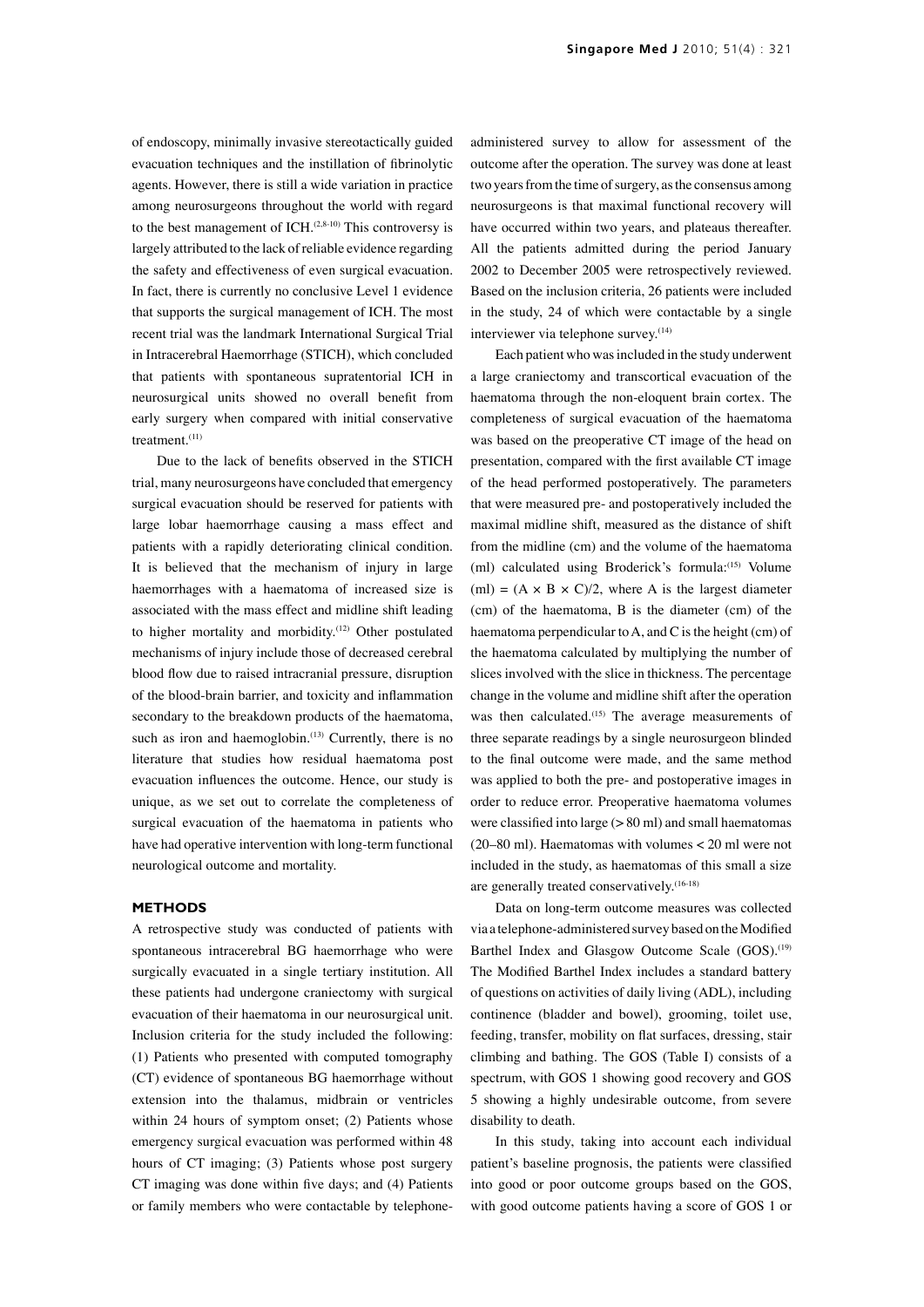| Score          | Functional outcome          | <b>Functional assessment</b>                                                                                                                                                       |
|----------------|-----------------------------|------------------------------------------------------------------------------------------------------------------------------------------------------------------------------------|
|                | Good recovery               | Resumption of normal activities even though there may be minor neurological or<br>psychological deficits.                                                                          |
| 2              | Moderate disability         | Independent as far as daily life is concerned; disabilities include varying degrees of<br>dysphasia, hemiparesis or ataxia, intellectual and memory deficits, personality changes. |
|                | Severe disability           | Conscious but disabled; dependent on others for daily support due to mental or<br>physical disability, or both.                                                                    |
| $\overline{4}$ | Persistent vegetative state | Exhibits no obvious cortical function.                                                                                                                                             |
|                | Death                       | Death                                                                                                                                                                              |

#### **Table I. Glasgow Outcome Scale (GOS).**

#### **Table II. Pre-evacuation haematoma volume cross-tabulated with Glasgow Outcome Scale (GOS).**

| Pre-evaluation volume no.            | <b>GOS Group</b>   | Total              |       |
|--------------------------------------|--------------------|--------------------|-------|
|                                      | Poor outcome (3-5) | Good outcome (1-2) |       |
| Small                                |                    |                    |       |
| Count                                | П                  | 6                  | 17    |
| Within pre-evacuation volume no. (%) | 64.7               | 35.3               | 100.0 |
| Within GOS group (%)                 | 64.7               | 85.7               | 70.8  |
| Total (%)                            | 45.8               | 25.0               | 70.8  |
| Large                                |                    |                    |       |
| Count                                | 6                  |                    | 7     |
| Within pre-evacuation volume no. (%) | 85.7               | 14.3               | 100.0 |
| Within GOS group (%)                 | 35.3               | 14.3               | 29.2  |
| Total (%)                            | 25.0               | 4.2                | 29.2  |
| Total                                |                    |                    |       |
| Count                                | 17                 | 7                  | 24    |
| Within pre-evacuation volume no. (%) | 70.8               | 29.2               | 100.0 |
| Within GOS group (%)                 | 100.0              | 100.0              | 100.0 |
| Total (%)                            | 70.8               | 29.2               | 100.0 |

2 and poor outcome patients having a score of GOS 3, 4 or 5. This is a broad and reliable outcome measure, as a score of GOS by two different raters with 50 patients each had an agreement of 92%, which indicated high inter-observer reliability. In fact, it has been reported that collapsing the scale to a binary outcome of favourable vs. unfavourable is a conventional approach to an analysis of Phase III trials in head injury or stroke, and clinicians are generally familiar with this approach.<sup>(20,21)</sup>

### **RESULTS**

The analysis of the number of patients with complete vs. incomplete evacuation showed a comparable number of ten complete and 14 incomplete evacuations. There was also a comparable number of complete and incomplete changes in midline shift, with 11 and 13 patients, respectively.

The median age of our study population was 52.5 years and the mean age was 53 years. The median and mean age of patients with complete evacuation was 52 and 53.7 years, respectively. The median and mean age of patients with incomplete evacuation was 53 and 52.5 years, respectively. 17 patients were Chinese, nine of whom had complete evacuation and eight had incomplete

evacuation. Seven were non-Chinese, six of whom had incomplete evacuation, while only one had complete evacuation. The demographics also showed that there were more male (18, with nine having complete evacuation and the other nine incomplete evacuation) than female patients (six, with one having complete evacuation and five incomplete evacuation). Of these patients, 19 had right-sided haemorrhages, of which six were complete and 13 incomplete. Five had left-sided haemorrhages, of which four were complete and one incomplete.

Of the 24 patients, 17 had a small pre-evacuation haematoma (20–80 ml). Of these patients, six (35.3%) had a good outcome (GOS 1–2) while 11 had a poor outcome (GOS 3–5). Out of the seven patients with large pre-evacuation haematoma, only one (14.3%) had a good outcome (Table II). The median percentage change in volume of a small haematoma is 97.63%, and 99.54% in a large haematoma. The mean change in a small haematoma is 75.02%, and 84.46% in a large haematoma (p-value  $=$ 0.764).

The percentage change in midline shift showed a difference in the median but not the mean change, when comparing between small and large haematomas; the median change in midline shift in small haematomas was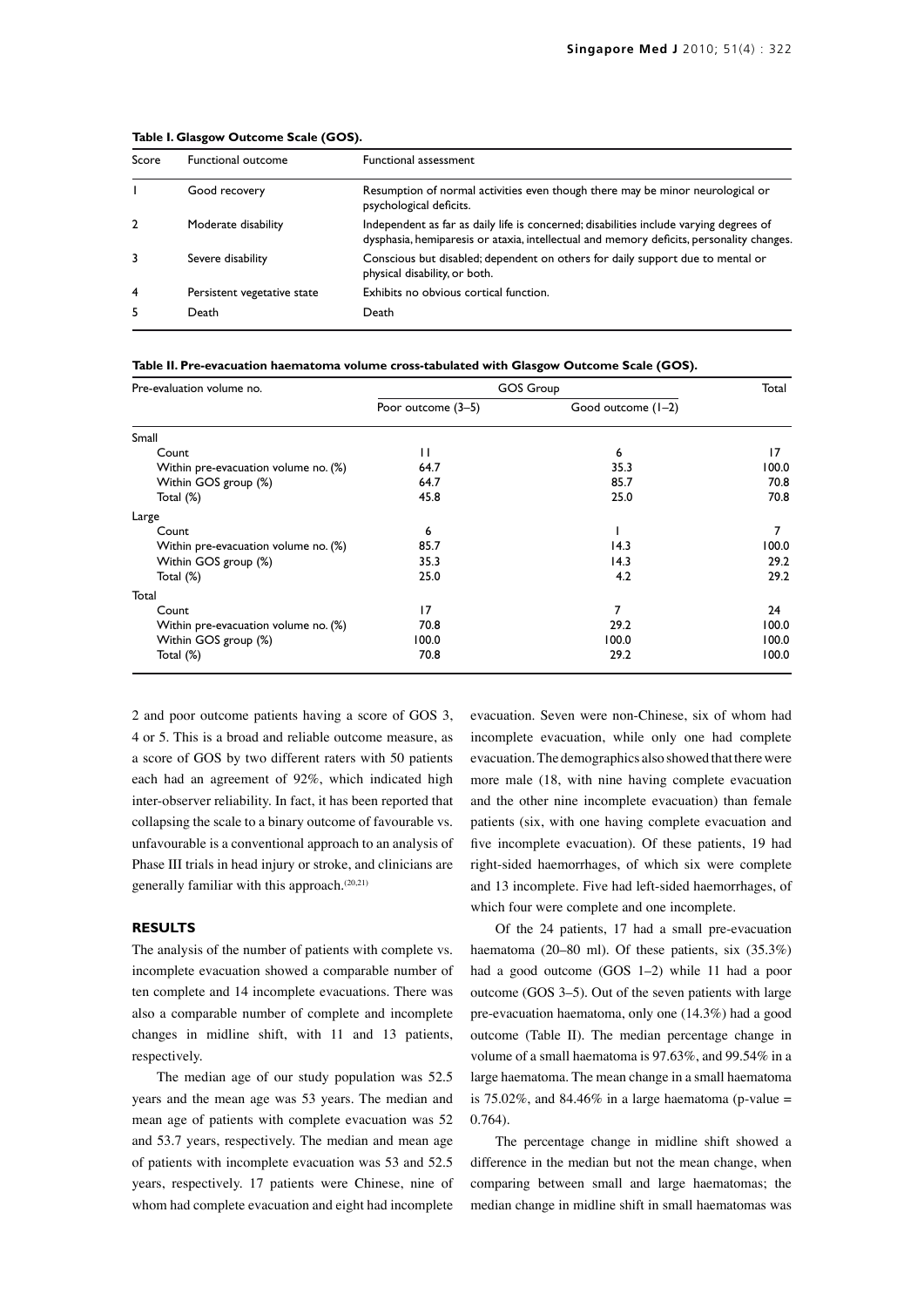| Pre-evacuation volume       | Median | Min      | Max    | Mean  | SD    | Valid no. |
|-----------------------------|--------|----------|--------|-------|-------|-----------|
| Small                       |        |          |        |       |       |           |
| Change in volume (%)        | 97.63  | $-84.18$ | 100.00 | 75.02 | 48.33 | 17        |
| Change in midline shift (%) | 63     | $-10$    | 100    | 63    | 38    | 17        |
| Large                       |        |          |        |       |       |           |
| Change in volume (%)        | 99.54  | 47.78    | 100.00 | 84.46 | 25.10 |           |
| Change in midline shift (%) | 100    | $-32$    | 100    | 64    | 52    |           |
|                             |        |          |        |       |       |           |

**Table III. Pre-evacuation haematoma volume cross-tabulated with the change in haematoma volume and midline shift post evacuation.**

Min: minimum; Max: maximum; SD:standard deviation

63%, and 100% in large haematomas. The mean change in midline shift in small haematomas, 63%, and in large haematomas,  $64\%$  (p-value = 0.742). The median change in midline shift resulting in a subsequent poor outcome (GOS 3–5) was 63%, as compared to 100% resulting in a good outcome (GOS 1–2). The mean change in midline shift resulting in a poor outcome (GOS 3–5) was 59%, as compared to 75% resulting in a good outcome (GOS 1–2), at a p-value of 0.576. Although this comparison was not statistically significant, a trend was observed in our study in terms of the outcome in relation to the percentage change in midline shift, which suggested that the greater the midline change, the better the outcome.

The median change in volume resulting in a poor outcome (GOS 3–5) was 97.63% as compared to 100% resulting in a good outcome (GOS 1–2). The mean change in volume resulting in a poor outcome (GOS 3–5) was 71.21%, as compared to 93.72% resulting in a good outcome (GOS 1–2), at a p-value of 0.288. Again, this was suggestive of a trend that a greater change in volume number was associated with a better outcome.

All 24 patients in the study were ADL-independent prior to the incidence of intracranial bleeding. Of these 24 patients, 22 had hypertension, five had diabetes mellitus, six had ischaemic heart disease and eight had hyperlipidaemia. Four (16.7%) patients experienced re-bleeding after surgical evacuation, with incomplete evacuation (28.6%). Of these four patients, three had a good outcome and one had a poor outcome.

## **DISCUSSION**

In the pre-CT era, McKissock et al conducted the first landmark trial on the management of intracerebral haemorrhage and reported that there was no difference between medical and surgical therapy. This prospective, randomised, controlled trial on the surgical evacuation of ICHs was published by McKissock and his co-workers in 1961 in the Lancet. In fact, they found that not only was surgical intervention non beneficial, it was also associated with worse clinical outcomes and an increased mortality rate when compared with medical treatment.<sup>(22)</sup> However,

with the current widespread availability of CT scanners, many have been critical of the study as it was completed in an era before CT imaging was available. Consequently, many factors, such as unascertained haematoma volume and delayed treatment, may have significantly influenced the study results.

Since the study of Mckissock et al was published, other authors have reported similar results during the previous half century. However, almost three decades later, in 1989, Juvela et al published a randomised study of 52 patients, which compared craniotomy evacuation within 48 hours of the onset of symptoms to medical treatment, and found increased mortality in the surgical group.<sup> $(23)$ </sup> This was obviously conducted in the post CTera.

On the contrary, there was only one randomised trial that demonstrated improved neurological and overall functional outcomes as well as reduced mortality rate with stereotactic surgery, and this was reported during the same time period as Juvela et al's paper. Auer et al evaluated ultrasonic-guided endoscopic haematoma evacuation and compared it with medical therapy alone. 100 patients were randomised and a mortality rate of 42% was reported in the surgical group and 70% in the medical group. This was a statistically significant difference in mortality. However, patients in the surgical group were younger, and the subgroup analysis suggested that only younger patients appeared to have benefitted from surgery.<sup>(24)</sup>

The most recent trial that has been published is the landmark paper, International Surgical Trial in Intracerebral Haemorrhage (STICH). It involved a large study population of 1,033 patients from 83 centres in 27 countries.(11) This international multicentre trial compared the early evacuation of intracerebral haematomas to initial medical management. It utilised the GOS obtained by questionnaires that were posted to patients at the six months follow-up as the primary outcome measure. The patients were dichotomised into either the good or poor prognosis group based on their clinical status at randomisation. For the group with a good prognosis, a favourable outcome was defined as good recovery or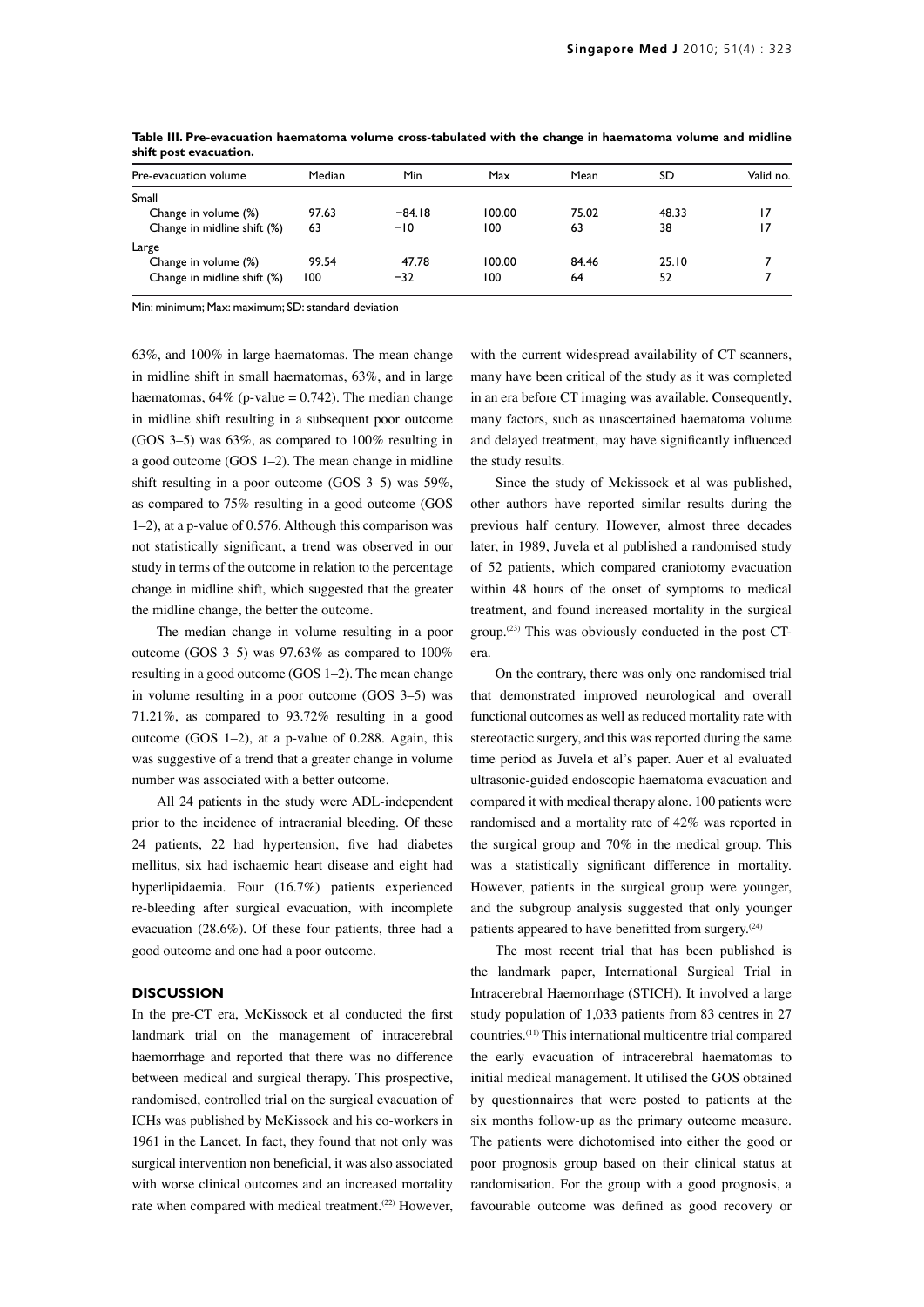| GOS group                   | Median | Min      | Max    | Mean  | SD    | Valid no. |
|-----------------------------|--------|----------|--------|-------|-------|-----------|
| Poor outcome (3–5)          |        |          |        |       |       |           |
| Change in volume no. (%)    | 97.63  | $-84.18$ | 100.00 | 71.21 | 48.77 | 17        |
| Change in midline shift (%) | 63     | $-32$    | 100    | 59    | 44    | 17        |
| Good outcome (1–2)          |        |          |        |       |       |           |
| Change in volume no. (%)    | 100.00 | 64.59    | 100.00 | 93.72 | 13.00 |           |
| Change in midline shift (%) | 100    | 23       | 100    | 75    | 33    |           |

**Table IV. Glasgow Outcome Scale (GOS) cross-tabulated with the change in haematoma volume and midline shift post evacuation.**

Min: minimum; Max: maximum; SD; standard deviation

moderated disability on the GOS. However, for the poor prognosis group, a favourable outcome also included the upper level of severe disability. At six months, the authors reported no significant difference in mortality between the two groups. A favourable outcome was demonstrated in 26% of the surgical group compared to 24% in the medical group. The investigators therefore concluded that there was no overall benefit from early surgery when compared with initial medical therapy.<sup>(11)</sup> However, a subsequent subgroup analysis found a trend toward benefits for patients with haematoma evacuation with lobar bleeds within 1 cm from the outer surface of the brain cortex. As a result of this finding, STICH II is currently recruiting patients in order to evaluate this further.

On the other hand, we were interested to determine whether the completeness of surgical evacuation of the haematoma in patients who have had an operative intervention has any effect on long-term functional neurological outcome and mortality. Our patient population profile showed more male patients with intracranial bleeds, which is comparable to the worldwide figures. The median and mean age was also comparable, at 52.5 and 53 years, respectively. We found that those patients with large pre-evacuation haematoma volumes had a poorer outcome. This is consistent with many studies which have found the volume of the intracerebral haemorrhage to be a strong predictor of mortality and morbidity.<sup>(15)</sup>

From our study, the median change in volume of moderate and large haematomas is comparable at 97.63% and 99.54%, respectively. The mean change of 84.46% in large haematomas is, in fact, greater than that of 75.02% in small haematomas. Similarly, the median and mean changes in midline shift of 63% and 63%, respectively, in moderate haematomas and 100% and 64%, respectively, in large haematomas were not significantly different (Table III). Hence, this reflects that the size of the preevacuation haematoma and midline shift did not affect the completeness of surgical evacuation.

The median of change in volume resulting in a good outcome was 100% compared to 97.6% resulting

in a poor outcome. A similar trend was observed in the median change of 100% in midline shift resulting in a good outcome compared to only 63% resulting in a poor outcome (Table IV). This shows that long-term functional outcome may be improved by the completeness of surgical evacuation. However, the median percentages in volume number (p-value 0.288) and midline shift (p-value 0.576) for patients with good functional outcomes were not significantly higher than those for patients with poor functional outcomes. Although this finding did not reach statistical significance, it reflects a trend toward a better outcome.

Lastly, our patient population had a variety of background medical conditions. Although nine patients had hypertension, one had diabetes mellitus, two had ischaemic heart disease and three had hyperlipidaemia, all 24 patients were ADL-independent prior to the event of intracerebral haemorrhage.

Based on our data analysis, there is a trend toward a better outcome with a more complete haematoma evacuation as well as correction of the midline shift. However, as this was a retrospective review, there were several limitations in our study. Firstly, selection bias and missing data may potentially compromise the review. We minimised this by adhering to the inclusion criteria that was set from the outset of the study. We also sought to reduce bias by blinding the neurosurgeon who was measuring the haematoma volume and midline shifts to the eventual patient outcome. Secondly, the study population of only 24 patients is relatively small. Hence, the conclusions should be interpreted with this consideration in mind. Ideally, a larger study population would be required to detect any significant differences. However, despite the results of the benefit not reaching statistical significance, the trend in improvement that was observed warrants further evaluation. The authors intend to conduct a larger prospective study in the future, so that some of these issues can be addressed.

In conclusion, although statistically insignificant due to the small sample size, this study does demonstrate a trend that long-term functional outcome may be